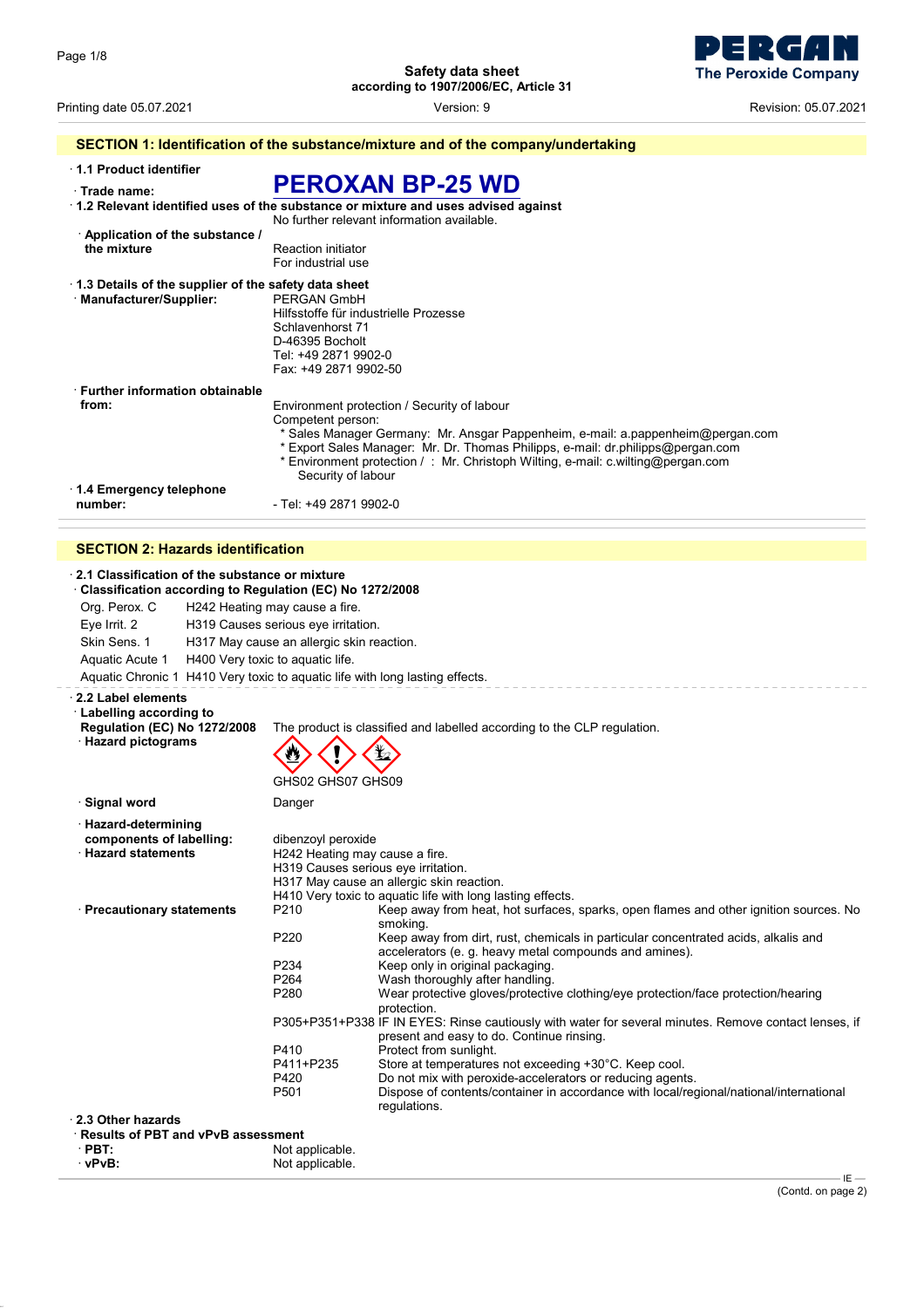Printing date 05.07.2021 Version: 9 Revision: 05.07.2021



### **Trade name:PEROXAN BP-25 WD**

(Contd. of page 1)

### **SECTION 3: Composition/information on ingredients**

#### · **3.2 Chemical characterisation: Mixtures** · **Dangerous components:** CAS: 94-36-0 EINECS: 202-327-6 Index number: 617-008-00-0 Reg-No.: 01-2119511472-50 dibenzoyl peroxide Org. Perox. B, H241; Aquatic Acute 1, H400 (M=10); Aquatic Chronic 1, H410 (M=10); Eye Irrit. 2, H319; Skin Sens. 1, H317 70-80% · **Additional information:** For the wording of the listed hazard phrases refer to section 16.

### **SECTION 4: First aid measures**

- · **4.1 Description of first aid measures**
- **EVIDENTIFY CONTRACT INFORMATION:** Take care of personal protection for the first aider.<br> **After inhalation:** Supply fresh air and to be sure call for a doctor Supply fresh air and to be sure call for a doctor. In case of unconsciousness place patient stably in side position for transportation. Take affected persons into fresh air and keep quiet. · **After skin contact:** Immediately wash with water and soap and rinse thoroughly. Immediately remove contaminated clothing. · **After eye contact:** Rinse opened eye for several minutes under running water. If symptoms persist, consult a doctor. · **After swallowing:** If symptoms persist consult doctor. · **4.2 Most important symptoms and effects, both acute and** No further relevant information available. · **4.3 Indication of any immediate medical attention and special**

#### **SECTION 5: Firefighting measures**

**treatment needed** No further relevant information available.

· **5.1 Extinguishing media**

· **Suitable extinguishing agents:** CO2, powder or water spray. Fight larger fires with water spray or alcohol resistant foam. · **5.2 Special hazards arising from the substance or mixture** Under certain fire conditions, traces of other toxic gases cannot be excluded. Hydrocarbons, carbondioxide and -monoxid. · **5.3 Advice for firefighters** · **Protective equipment:** Do not inhale explosion gases or combustion gases. Cool endangered receptacles with water spray. Self-protection first!

#### **SECTION 6: Accidental release measures**

| 6.1 Personal precautions,<br>protective equipment and |                                                                                                                                                                                                                                                                                                                          |
|-------------------------------------------------------|--------------------------------------------------------------------------------------------------------------------------------------------------------------------------------------------------------------------------------------------------------------------------------------------------------------------------|
| emergency procedures                                  | Remove persons from danger area.                                                                                                                                                                                                                                                                                         |
|                                                       | Keep away from ignition sources.                                                                                                                                                                                                                                                                                         |
|                                                       | In case of further temperature should be cooled with waterspray from a safe distance.                                                                                                                                                                                                                                    |
|                                                       | Wear breathing apparatus with filter A during decomposition of materials.                                                                                                                                                                                                                                                |
|                                                       | Wear protective equipment. Keep unprotected persons away.                                                                                                                                                                                                                                                                |
| 6.2 Environmental precautions:                        | Inform respective authorities in case of seepage into water course or sewage system.                                                                                                                                                                                                                                     |
|                                                       | Do not allow to enter sewers/ surface or ground water.                                                                                                                                                                                                                                                                   |
| $\cdot$ 6.3 Methods and material for                  |                                                                                                                                                                                                                                                                                                                          |
| containment and cleaning up:                          | Ensure adequate ventilation.                                                                                                                                                                                                                                                                                             |
|                                                       | Large quantities should be diluted with suitable desensitation agent to a concentration below 10 % before<br>disposal.                                                                                                                                                                                                   |
|                                                       | Pick up mechanically, collect in a suitable receptacle and dispose in accordance with government<br>regulations.                                                                                                                                                                                                         |
| 6.4 Reference to other sections                       | See Section 7 for information on safe handling.                                                                                                                                                                                                                                                                          |
|                                                       | See Section 8 for information on personal protection equipment.                                                                                                                                                                                                                                                          |
|                                                       | See Section 13 for disposal information.                                                                                                                                                                                                                                                                                 |
|                                                       | $\sqrt{2}$ $\frac{1}{2}$ $\frac{1}{2}$ $\frac{1}{2}$ $\frac{1}{2}$ $\frac{1}{2}$ $\frac{1}{2}$ $\frac{1}{2}$ $\frac{1}{2}$ $\frac{1}{2}$ $\frac{1}{2}$ $\frac{1}{2}$ $\frac{1}{2}$ $\frac{1}{2}$ $\frac{1}{2}$ $\frac{1}{2}$ $\frac{1}{2}$ $\frac{1}{2}$ $\frac{1}{2}$ $\frac{1}{2}$ $\frac{1}{2}$ $\frac{1}{2}$ $\frac$ |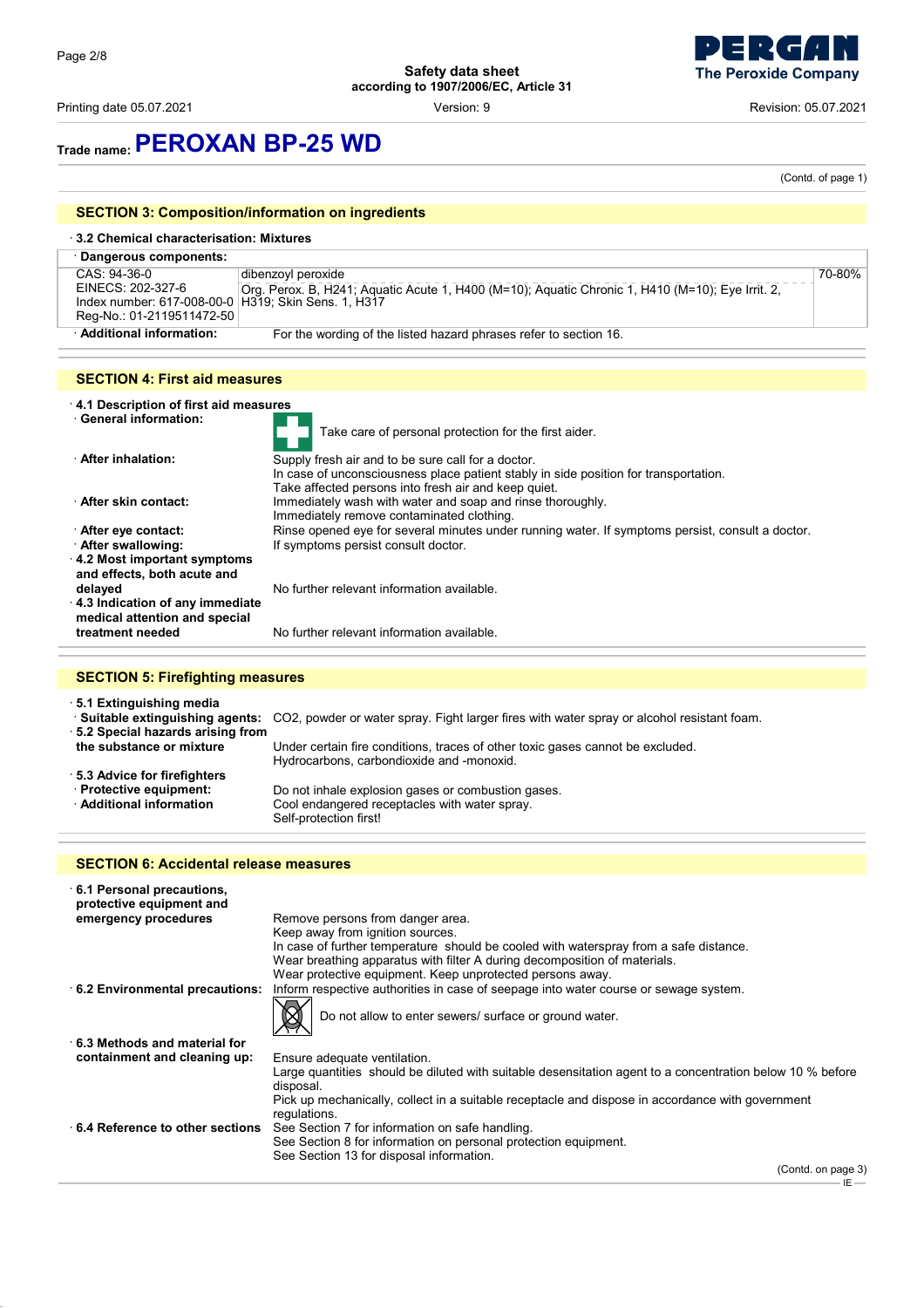Printing date 05.07.2021 **Version: 9** Version: 9 Revision: 05.07.2021

**The Peroxide Company** 

(Contd. of page 2)

### **Trade name:PEROXAN BP-25 WD**

In case of large spillage the environmental authority should be informed. **SECTION 7: Handling and storage** · **7.1 Precautions for safe** Keep away from heat and direct sunlight. Open and handle receptacle with care. Prevent formation of dust. Wear suitable respiratory protective device when decanting larger quantities without extractor facilities. Handle with care. Avoid jolting, friction and impact. Do not refill residue into storage receptacles. Restrict the quantity stored at the work place. Before break and at the end of work hands should be thoroughly washed. Only use tools made of suitable materials (e. g. polyethylene or stainless steel).

Keep away from dirt, rust, chemicals in particular concentrated acids, alkalis and accelerators (e. g. heavymetal compounds and amines).

While using do not eat, drink or smoke. Do not generate flames or sparks.

Keep product and emptied container away from heat and sources of ignition.

Avoid shock and friction.

Take precautionary measures against static discharges.



| Information about fire - and                                      |                                                                                                    |
|-------------------------------------------------------------------|----------------------------------------------------------------------------------------------------|
| explosion protection:                                             | Protect from heat.                                                                                 |
|                                                                   | Protect against electrostatic charges.                                                             |
|                                                                   | Prevent impact and friction.                                                                       |
|                                                                   | Use explosion-proof apparatus / fittings and spark-proof tools.                                    |
|                                                                   | Dust can combine with air to form an explosive mixture.                                            |
|                                                                   | Substance/product is oxidising when dry.                                                           |
|                                                                   | Product is not explosive. However, formation of explosive air/dust mixtures are possible.          |
|                                                                   | Avoid open flames, sparks, direct sunlight and other sources of ignition.                          |
|                                                                   | Keep ignition sources away - Do not smoke.                                                         |
| .7.2 Conditions for safe storage, including any incompatibilities |                                                                                                    |
| Storage:                                                          | Pay attention to the special requirements of your local autorithies for storing dangerous goods.   |
| Requirements to be met by                                         |                                                                                                    |
| storerooms and receptacles:                                       | Store only in the original receptacle.                                                             |
|                                                                   | Prevent any seepage into the ground.                                                               |
|                                                                   | Use only receptacles specifically permitted for this substance/product.                            |
| Information about storage in                                      |                                                                                                    |
| one common storage facility:                                      | Do not store or park organic peroxide together with heavy metal compounds and amines.              |
|                                                                   | Store away from foodstuffs, drinks and feeding stuffs.                                             |
| <b>Eurther information about</b>                                  |                                                                                                    |
| storage conditions:                                               | Keep container tightly sealed.                                                                     |
|                                                                   | Protect from heat and direct sunlight.                                                             |
|                                                                   | Protect from contamination.                                                                        |
|                                                                   | Store under lock and key and with access restricted to technical experts or their assistants only. |
|                                                                   | Storage in a collecting room is required.                                                          |
| · Recommended storage                                             |                                                                                                    |
| temperature (To maintain                                          |                                                                                                    |
| quality):                                                         | $+5$ $+30$ °C                                                                                      |
| · Storage class:                                                  | 4.1A                                                                                               |
| 7.3 Specific end use(s)                                           | No further relevant information available.                                                         |

### **SECTION 8: Exposure controls/personal protection**

| 8.1 Control parameters<br>Additional information about | <b>design of technical facilities:</b> No further data; see item 7.     |        |  |
|--------------------------------------------------------|-------------------------------------------------------------------------|--------|--|
|                                                        | Ingredients with limit values that require monitoring at the workplace: |        |  |
| 94-36-0 dibenzoyl peroxide                             |                                                                         |        |  |
| OEL (Ireland)                                          | Long-term value: $5 \text{ mg/m}^3$                                     |        |  |
|                                                        | Sens                                                                    |        |  |
|                                                        | WEL (Great Britain) Long-term value: 5 mg/m <sup>3</sup>                |        |  |
|                                                        |                                                                         | $\sim$ |  |

(Contd. on page 4)

IE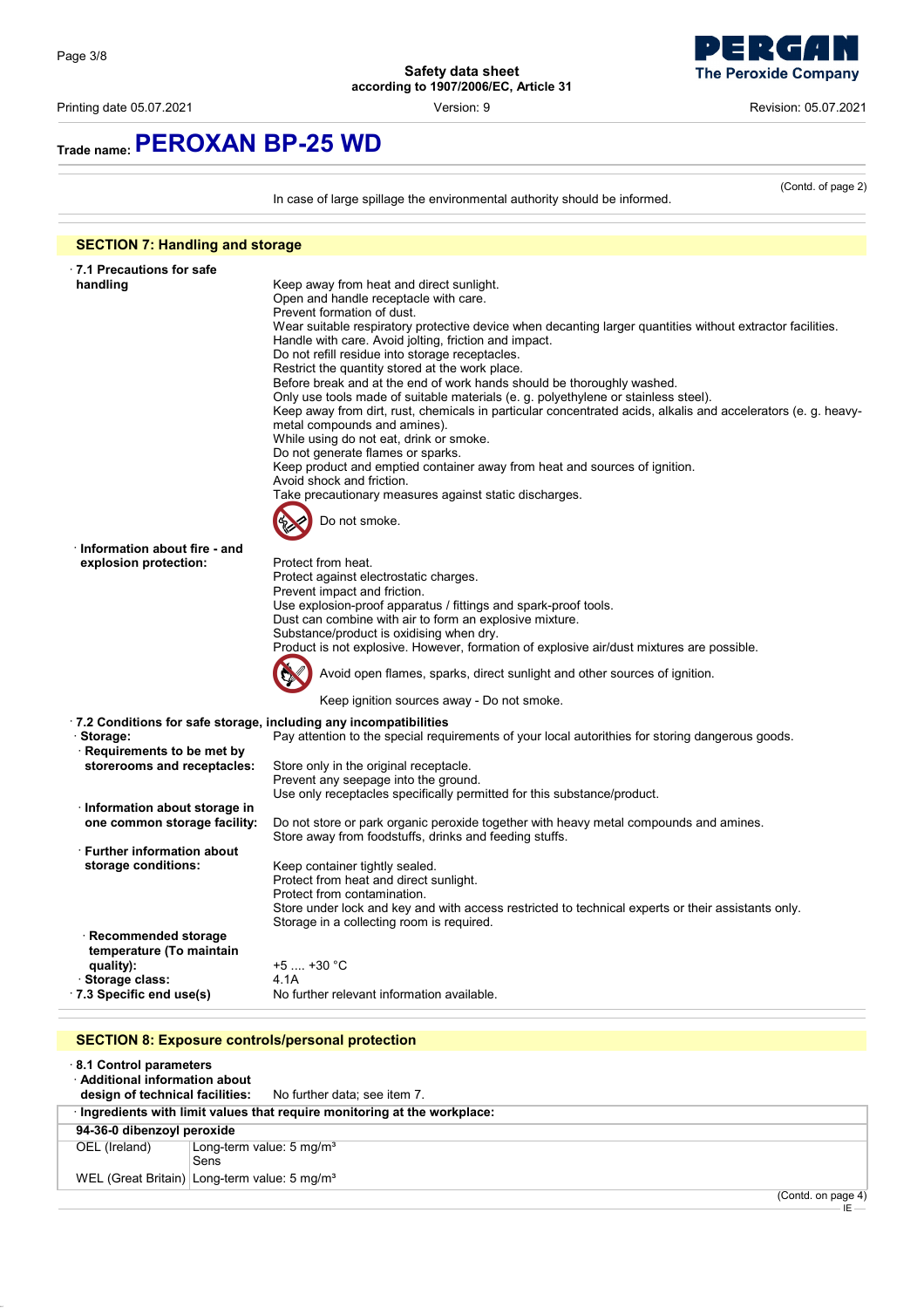Printing date 05.07.2021 Version: 9 Revision: 05.07.2021

## **Trade name:PEROXAN BP-25 WD**

|                            |                                                           |                      | (Contd. of page 3)                                                                                                                                                                   |  |
|----------------------------|-----------------------------------------------------------|----------------------|--------------------------------------------------------------------------------------------------------------------------------------------------------------------------------------|--|
| · DNELs                    |                                                           |                      |                                                                                                                                                                                      |  |
| 94-36-0 dibenzoyl peroxide |                                                           |                      |                                                                                                                                                                                      |  |
| Oral                       |                                                           |                      | DNEL Longterm System 2 mg/kg bw/day (General population)                                                                                                                             |  |
| Dermal                     |                                                           |                      | DNEL Longterm System 13,3 mg/kg bw/day (Worker)                                                                                                                                      |  |
|                            |                                                           |                      | Inhalative DNEL Longterm System 39 mg/m3 (Worker)                                                                                                                                    |  |
| <b>PNECs</b>               |                                                           |                      |                                                                                                                                                                                      |  |
|                            | 94-36-0 dibenzoyl peroxide                                |                      |                                                                                                                                                                                      |  |
|                            | PNEC Marinewater sed 0,001 mg/kg sed dw                   |                      |                                                                                                                                                                                      |  |
| <b>PNEC Freshwater</b>     |                                                           | 0,00002 mg/l (AF 50) |                                                                                                                                                                                      |  |
|                            | <b>PNEC Freshwater sed</b>                                | 0,013 mg/kg sed dw   |                                                                                                                                                                                      |  |
| PNEC STP                   |                                                           | $0.35$ mg/l          |                                                                                                                                                                                      |  |
| <b>PNEC Marinewater</b>    |                                                           |                      | 0,000002 mg/l (AF 500)                                                                                                                                                               |  |
|                            | · Additional information:                                 |                      | The lists valid during the making were used as basis.                                                                                                                                |  |
|                            | 8.2 Exposure controls<br>· Personal protective equipment: |                      |                                                                                                                                                                                      |  |
|                            | · General protective and                                  |                      |                                                                                                                                                                                      |  |
|                            | hygienic measures:                                        |                      | The usual precautionary measures are to be adhered to when handling chemicals.<br>Keep away from foodstuffs, beverages and feed.                                                     |  |
|                            |                                                           |                      | Immediately remove all soiled and contaminated clothing                                                                                                                              |  |
|                            |                                                           |                      | Wash hands before breaks and at the end of work.                                                                                                                                     |  |
|                            |                                                           |                      | Store protective clothing separately.                                                                                                                                                |  |
|                            |                                                           |                      | Avoid close or long term contact with the skin.<br>Avoid contact with the eyes and skin.                                                                                             |  |
|                            |                                                           |                      | Do not eat, drink, smoke or sniff while working.                                                                                                                                     |  |
|                            |                                                           |                      | Use skin protection cream for skin protection.<br>Be sure to clean skin thoroughly after work and before breaks.                                                                     |  |
|                            |                                                           |                      |                                                                                                                                                                                      |  |
| · Respiratory protection:  |                                                           |                      | Not necessary if room is well-ventilated.<br>Use suitable respiratory device when it exceed exposure limit and when insufficiently ventilated.                                       |  |
|                            |                                                           |                      | Filter P2                                                                                                                                                                            |  |
|                            | · Protection of hands:                                    |                      | Only use chemical-protective gloves with CE-labelling of category III.                                                                                                               |  |
|                            |                                                           |                      | Selection of the glove material on consideration of the penetration times, rates of diffusion and the<br>degradation                                                                 |  |
|                            |                                                           |                      | Protective gloves                                                                                                                                                                    |  |
|                            | · Material of gloves                                      |                      | The selection of the suitable gloves does not only depend on the material, but also on further marks of<br>quality and varies from manufacturer to manufacturer.<br>Butyl rubber, BR |  |
|                            |                                                           |                      | Fluorocarbon rubber (Viton)                                                                                                                                                          |  |
|                            |                                                           |                      | Nitrile rubber, NBR<br>Neoprene                                                                                                                                                      |  |
|                            | · Penetration time of glove                               |                      |                                                                                                                                                                                      |  |
| material                   |                                                           |                      | The exact break trough time has to be found out by the manufacturer of the protective gloves and has to be<br>observed.                                                              |  |
| Eye protection:            |                                                           |                      |                                                                                                                                                                                      |  |
|                            |                                                           |                      | Tightly sealed goggles                                                                                                                                                               |  |
|                            | · Body protection:                                        |                      | Protective work clothing                                                                                                                                                             |  |
|                            |                                                           |                      |                                                                                                                                                                                      |  |
|                            | <b>SECTION 9: Physical and chemical properties</b>        |                      |                                                                                                                                                                                      |  |
|                            |                                                           |                      | 9.1 Information on basic physical and chemical properties                                                                                                                            |  |
|                            | <b>General Information</b>                                |                      |                                                                                                                                                                                      |  |
| Appearance:                |                                                           |                      |                                                                                                                                                                                      |  |
| $\cdot$ Form:              |                                                           |                      | Solid                                                                                                                                                                                |  |
|                            |                                                           |                      | Powder                                                                                                                                                                               |  |
| · Colour:                  |                                                           |                      | White                                                                                                                                                                                |  |

(Contd. on page 5) IE

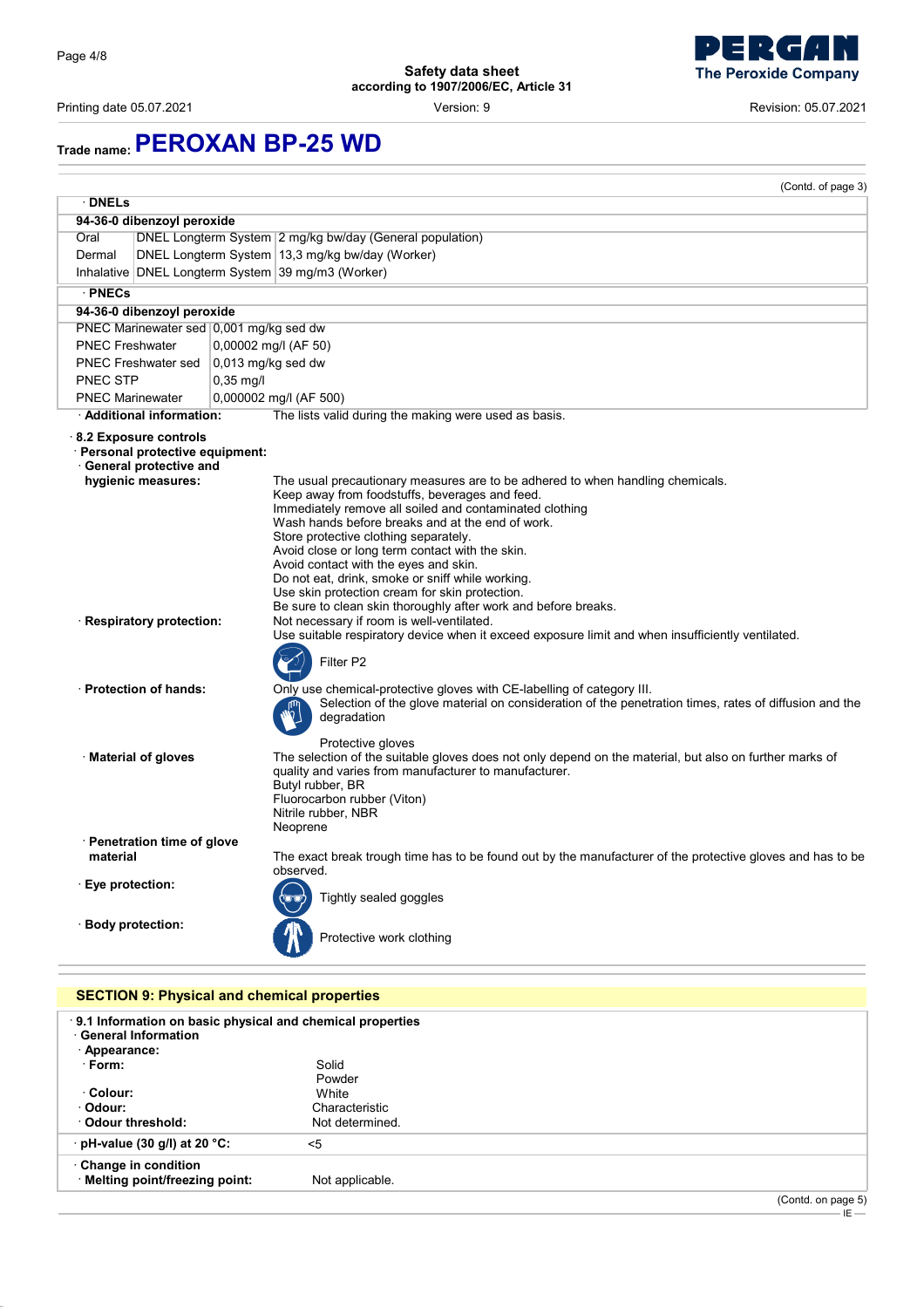



IE

## **Trade name:PEROXAN BP-25 WD**

|                                                                                             |                                                                          | (Contd. of page 4) |
|---------------------------------------------------------------------------------------------|--------------------------------------------------------------------------|--------------------|
| · Initial boiling point and boiling range: Not applicable.                                  |                                                                          |                    |
| · Flash point:                                                                              | Not applicable.                                                          |                    |
| · Flammability (solid, gas):                                                                | May cause fire.                                                          |                    |
| · Decomposition temperature:                                                                | +80 °C (SADT)                                                            |                    |
| Auto-ignition temperature:                                                                  | Product is not selfigniting.                                             |                    |
| <b>Explosive properties:</b>                                                                | Risk of explosion by shock, friction, fire or other sources of ignition. |                    |
| <b>Explosion limits:</b><br>$\cdot$ Lower:<br>$\cdot$ Upper:                                | Not determined.<br>Not determined.                                       |                    |
| Vapour pressure:                                                                            | Not applicable.                                                          |                    |
| <b>Oensity at 20 °C:</b>                                                                    | $0,63$ g/cm <sup>3</sup>                                                 |                    |
| Bulk density at 20 °C:<br>· Relative density<br>· Vapour density<br><b>Evaporation rate</b> | 500 $kg/m3$<br>Not determined.<br>Not applicable.<br>Not applicable.     |                    |
| Solubility in / Miscibility with<br>water:                                                  | Undetermined.                                                            |                    |
| · Partition coefficient: n-octanol/water: not determined                                    |                                                                          |                    |
| · Viscosity:<br>· Dynamic:<br>· Kinematic:                                                  | Not applicable.<br>Not applicable.                                       |                    |
| $\cdot$ 9.2 Other information                                                               | No further relevant information available.                               |                    |
| · Active oxygen                                                                             | $4,8 - 5,1%$                                                             |                    |

### **SECTION 10: Stability and reactivity**

| 10.1 Reactivity<br>10.2 Chemical stability<br>· Thermal decomposition / | No further relevant information available.                                                                                                                                                                                                                                                                                                                                                                                                                                                                                                                                     |
|-------------------------------------------------------------------------|--------------------------------------------------------------------------------------------------------------------------------------------------------------------------------------------------------------------------------------------------------------------------------------------------------------------------------------------------------------------------------------------------------------------------------------------------------------------------------------------------------------------------------------------------------------------------------|
| conditions to be avoided:                                               | SADT (Self Accelerating Decomposition Temperature) is the lowest temperature at which self accelerating<br>decomposition may occur with substance in the packaging as used in transport. A dangerous self-<br>accelerating decomposition reaction and, under certain circumstances, explosion or fire can be cause<br>decomposition at and above the temperature. Contact with incompatible substances can cause<br>decomposition at or below the SADT.<br>No decomposition if used and stored according to specifications.<br>To avoid thermal decomposition do not overheat. |
| 10.3 Possibility of hazardous                                           |                                                                                                                                                                                                                                                                                                                                                                                                                                                                                                                                                                                |
| reactions                                                               | Self-accelerating decomposition at SADT.                                                                                                                                                                                                                                                                                                                                                                                                                                                                                                                                       |
| 10.4 Conditions to avoid                                                | No further relevant information available.                                                                                                                                                                                                                                                                                                                                                                                                                                                                                                                                     |
| $\cdot$ 10.5 Incompatible materials:                                    | Rapid decomposition by dirt, rust, chemicals in particular concentrated acids, alkalis and accelerators (e. q.<br>heavy-metal compounds and amines).                                                                                                                                                                                                                                                                                                                                                                                                                           |
| 10.6 Hazardous decomposition                                            |                                                                                                                                                                                                                                                                                                                                                                                                                                                                                                                                                                                |
| products:                                                               | Hydrocarbons, carbondioxide and -monoxid.                                                                                                                                                                                                                                                                                                                                                                                                                                                                                                                                      |
| · Additional information:                                               | No hazardous decomposition products if used and stored according to specifications.<br>Emergency procedures will vary depending on conditions. The customer should have an emergency<br>response plane in place.                                                                                                                                                                                                                                                                                                                                                               |

### **SECTION 11: Toxicological information**

| 11.1 Information on toxicological effects                      |                                                                   |                    |
|----------------------------------------------------------------|-------------------------------------------------------------------|--------------------|
| <b>Acute toxicity</b>                                          | Based on available data, the classification criteria are not met. |                    |
| <b>LD/LC50 values relevant for classification:</b>             |                                                                   |                    |
| 94-36-0 dibenzoyl peroxide                                     |                                                                   |                    |
| Oral $ LD50  > 5.000$ mg/kg (rattus)                           |                                                                   |                    |
| · Primary irritant effect:                                     |                                                                   |                    |
| · Skin corrosion/irritation                                    | Based on available data, the classification criteria are not met. |                    |
| · Serious eye damage/irritation Causes serious eye irritation. |                                                                   |                    |
| · Respiratory or skin                                          |                                                                   |                    |
| sensitisation                                                  | May cause an allergic skin reaction.                              |                    |
|                                                                |                                                                   | (Contd. on page 6) |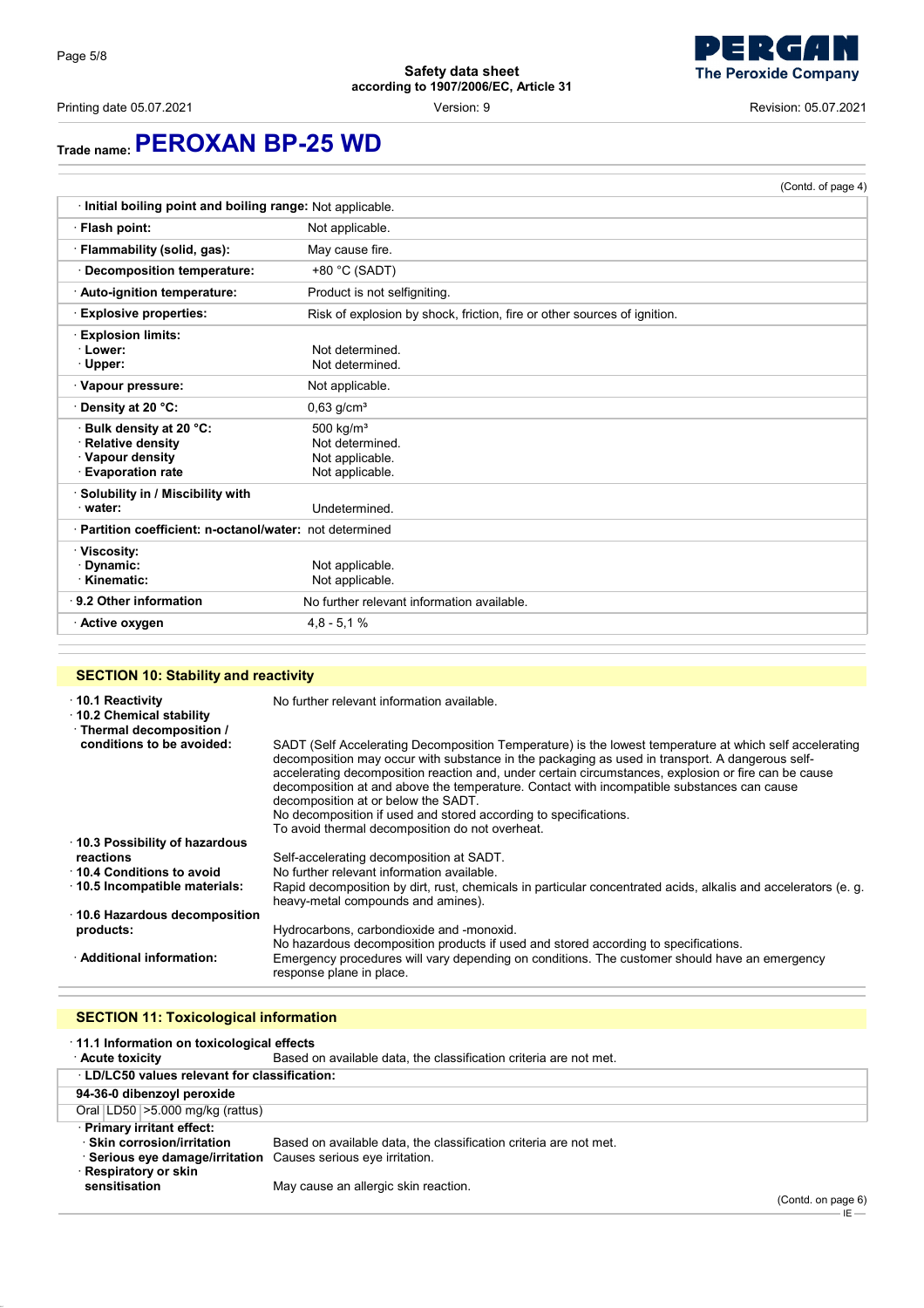

Printing date 05.07.2021 **Version: 9** Network: 05.07.2021 **Revision: 05.07.2021** 

### **Trade name:PEROXAN BP-25 WD**

|                                         |                                                                           | (Contd. of page 5) |
|-----------------------------------------|---------------------------------------------------------------------------|--------------------|
| · Additional toxicological information: | • CMR effects (carcinogenity, mutagenicity and toxicity for reproduction) |                    |
| · Germ cell mutagenicity                | Based on available data, the classification criteria are not met.         |                    |
| · Carcinogenicity                       | Based on available data, the classification criteria are not met.         |                    |
| · Reproductive toxicity                 | Based on available data, the classification criteria are not met.         |                    |
| STOT-single exposure                    | Based on available data, the classification criteria are not met.         |                    |
| STOT-repeated exposure                  | Based on available data, the classification criteria are not met.         |                    |
| · Aspiration hazard                     | Based on available data, the classification criteria are not met.         |                    |

### **SECTION 12: Ecological information**

| $\cdot$ 12.1 Toxicity                                    |                                                                                 |  |  |
|----------------------------------------------------------|---------------------------------------------------------------------------------|--|--|
| · Aquatic toxicity:                                      |                                                                                 |  |  |
| 94-36-0 dibenzoyl peroxide                               |                                                                                 |  |  |
| EC50 / 72h 0.0711 mg/l (pseudokirchneriella subcapitata) |                                                                                 |  |  |
| LC50 / 96h   0,0602 mg/l (oncorhynchus mykiss)           |                                                                                 |  |  |
| EC50 / 48h   110 mg/l (daphnia magna)                    |                                                                                 |  |  |
| 12.2 Persistence and                                     |                                                                                 |  |  |
| degradability                                            | No further relevant information available.                                      |  |  |
| 12.3 Bioaccumulative potential                           | No further relevant information available.                                      |  |  |
| $\cdot$ 12.4 Mobility in soil                            | No further relevant information available.                                      |  |  |
| · Ecotoxical effects:                                    |                                                                                 |  |  |
| · Remark:                                                | Very toxic for fish                                                             |  |  |
| Additional ecological information:                       |                                                                                 |  |  |
| · General notes:                                         | Also poisonous for fish and plankton in water bodies.                           |  |  |
|                                                          | Very toxic for aquatic organisms                                                |  |  |
|                                                          | Water hazard class 2 (German Regulation) (Self-assessment): hazardous for water |  |  |
|                                                          | Do not allow product to reach ground water, water course or sewage system.      |  |  |
|                                                          | Danger to drinking water if even small quantities leak into the ground.         |  |  |
| 12.5 Results of PBT and vPvB assessment                  |                                                                                 |  |  |
| $\cdot$ PBT:                                             | Not applicable.                                                                 |  |  |
| · vPvB:                                                  | Not applicable.                                                                 |  |  |
| 12.6 Other adverse effects                               | No further relevant information available.                                      |  |  |

### **SECTION 13: Disposal considerations**

 $\overline{\phantom{a}}$ 

| 13.1 Waste treatment methods<br>Recommendation | After diluting with a suitable inert solid material to 10 %, the product must be supplied to a special<br>凤<br>treatment (e. g. thermal utilization) under observance of all official regulations.<br>Must not be disposed together with household garbage. Do not allow product to reach sewage<br>system. |
|------------------------------------------------|-------------------------------------------------------------------------------------------------------------------------------------------------------------------------------------------------------------------------------------------------------------------------------------------------------------|
| · Waste disposal key:                          | Please contact your hazardous waste disposers to assign the right EWC-(European waste catalog)-<br>number.                                                                                                                                                                                                  |
| Uncleaned packaging:<br>· Recommendation:      | This material and its container must be disposed of as hazardous waste.                                                                                                                                                                                                                                     |

#### **SECTION 14: Transport information** · **14.1 UN-Number** · **ADR, IMDG, IATA** UN3104 · **14.2 UN proper shipping name** · **ADR** UN3104 ORGANIC PEROXIDE TYPE C, SOLID (DIBENZOYL PEROXIDE), ENVIRONMENTALLY HAZARDOUS · **IMDG** ORGANIC PEROXIDE TYPE C, SOLID (DIBENZOYL PEROXIDE), MARINE POLLUTANT · **IATA** ORGANIC PEROXIDE TYPE C, SOLID (DIBENZOYL PEROXIDE) (Contd. on page 7)  $-$  IF  $-$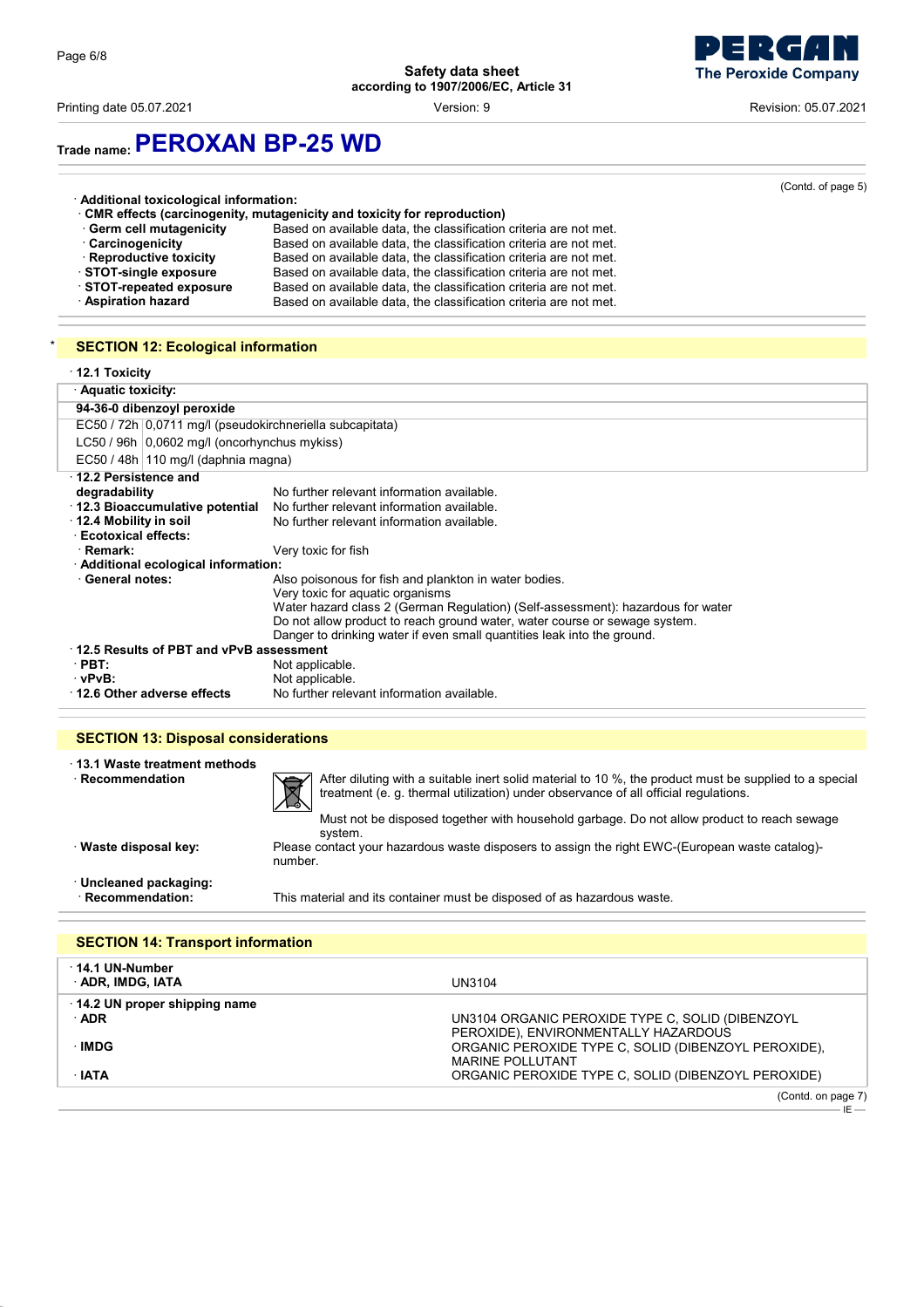

Printing date 05.07.2021 Version: 9 Revision: 05.07.2021

**Trade name:PEROXAN BP-25 WD**

(Contd. of page 6) · **14.3 Transport hazard class(es)** · **ADR** dici (the care of the care of the care of the care of the care of the care of the care of the care of the care of the care of the care of the care of the care of the care of the care of the care of the care of the care of **Class** 5.2 (P1) Organic peroxides. · **Label** 5.2 · **IMDG** dici (the care of the care of the care of the care of the care of the care of the care of the care of the care of the care of the care of the care of the care of the care of the care of the care of the care of the care of **Class** 5.2 Organic peroxides.<br> **Label** 5.2 Organic peroxides. · **Label** 5.2 · **IATA** diction of the second control of the second control of the second control of the second control of the second control of the second control of the second control of the second control of the second control of the second co **Class** 5.2 Organic peroxides.<br> **Class** 5.2 Organic peroxides. · **Label** 5.2 · **14.4 Packing group ADR, IMDG, IATA** Void · **14.5 Environmental hazards:** Product contains environmentally hazardous substances: DIBENZOYL PEROXIDE · **Marine pollutant:** Yes Symbol (fish and tree) **· Special marking (ADR):** Symbol (fish and tree) · **14.6 Special precautions for user** Warning: Organic peroxides. · **Hazard identification number (Kemler code):** - · Stowage Category<br>· Stowage Code SW1 Protected from sources of heat. · **Segregation Code** SG35 Stow "separated from" SGG1-acids SG36 Stow "separated from" SGG18-alkalis. · **14.7 Transport in bulk according to Annex II of Marpol and the Not applicable.** · **Transport/Additional information:** · **ADR** · **Limited quantities (LQ)** 100 g  $\cdot$  Excepted quantities (EQ) Not permitted as Excepted Quantity · **Transport category** 1  $\cdot$  Tunnel restriction code · **RID / GGVSEB:** like ADR · **IMDG** · **Limited quantities (LQ)** 100 g  $\cdot$  **Excepted quantities (EQ)** Not permitted as Excepted Quantity

#### **SECTION 15: Regulatory information**

· **15.1 Safety, health and environmental regulations/legislation specific for the substance or mixture**

· **Directive 2012/18/EU** · **Named dangerous substances - ANNEX I** None of the ingredients is listed.<br>
Seveso category **P6b SELF-REACTIVE SUBSTA** P6b SELF-REACTIVE SUBSTANCES AND MIXTURES and ORGANIC PEROXIDES E1 Hazardous to the Aquatic Environment · **Qualifying quantity (tonnes) for the application of lower-tier requirements** 50 t